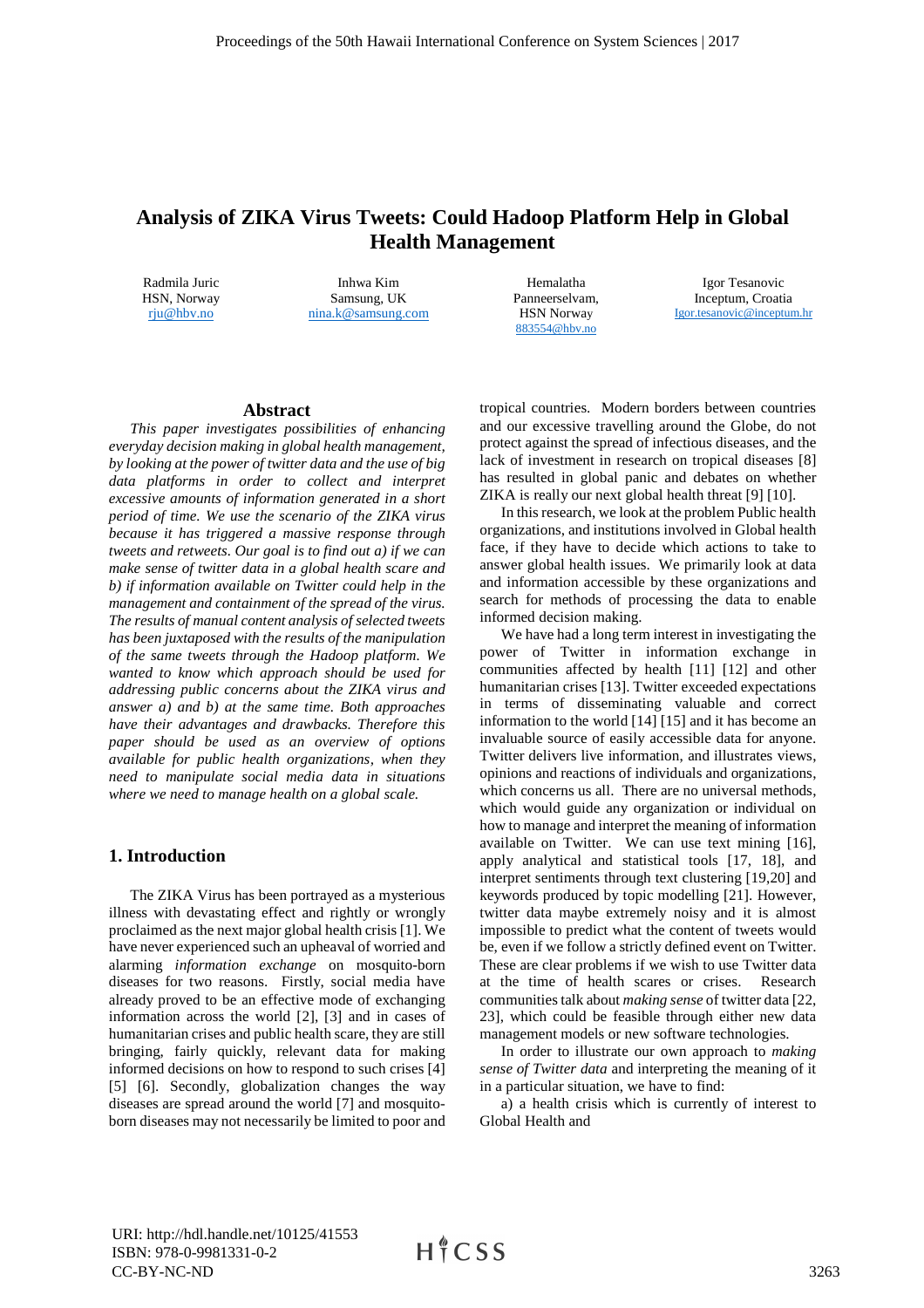b) research questions which have to be answered, in order to make decisions or assess the situation in the health crises.

For a) above, our choice of focusing on the ZIKA virus was obvious. However, we were particularly motivated to look at Tweets with #zika hashtag, because our previous research, on the role of Twitter data in the spread of E-bola, before and after the vaccination [11, 12], delivered interesting results. Therefore our experience of trying to *make sense of Twitter data* in E bola cases, helped us to formulate our method for understanding what was tweeted in relation to the ZIKA.

For b) above, we specify which research questions are to be answered and why the answers to these questions are of interest to Public or Global Health organizations or even individuals. We have decided to reuse some of our research questions from the analysis of Twitter data in E-bola crises for two reasons. The questions are universal in terms of their applicability to any health scare or crisis. They are easily converted into a set of methodological steps, which help to *make sense of twitter data* through their categorization, manual content analysis or any similar type of data processing.

These issues indicate that we have to be in a position to filter relevant live Twitter data (as in a)), read individual tweets, categorize them and perform their content analysis in order to answer research questions from b). This would produce the most accurate answers to any question we may have because the manual content analysis is performed on individual Twitter data by a human being.

However, the speed of generating Twitter data, and the type of data Twitter disseminates, signal that we might need to process it using Big Data technologies [24, 25, 26]. *Making sense of twitter data for ZIKA virus crises* could really be supported by the technology if we process Twitter data according to the rules and characteristics typical of Big Data [27] . This involves the automated collection of Twitter data through a Big Data platform, such as Hadoop [28], and querying the collected data, according to the mechanisms available in the platform, for the purpose of answering the same research question as in b) above. This is a more appealing option for anyone interested in processing user-generated data because it eliminates human intervention at the level of individual tweets and could provide answers to questions Public or Global health organizations may have at the time live tweets are generated and collected.

Therefore we have two approaches.

In the content analysis, we should have the content of every tweet read and analyzed by the authors through its categorization. This would require that tweets are initially filtered, possibly with software tools, but the results of filtering should be manually checked. It is important to note that the content analysis of filtered tweets is performed without software tools, i.e. manually, with significant author involvement.

On the other side, we have an automated analysis of filtered tweets through Hadoop and its components. This is performed according to the rules available within the platform and cannot include the categorization of tweets as in the manual content analysis.

We are not in a position to advocate which approach is better for Public and Global health organizations, because the answers are not simple and straightforward. However, we wish to exchange our experience of using both:

- (i) manual content analysis of filtered tweets,
- (ii) processing the filtered tweets through Big data technologies, such as Hadoop,

in order to compare these two approaches and see if we are able to answer the same research questions. We apply both approaches to Tweets which

- have **#zika** in their body and
- were generated in a over one week in April 2016. Therefore, the purpose of this paper is twofold:

(A) It illustrates options and the exact steps any individual or organization might use in order to *make sense* of Twitter data in a particular scenario and (B) It highlights the benefits and drawbacks of using an automated analysis of twitter data through Hadoop.

The choice of using Hadoop was obvious. It is currently a very popular platform in the Big Data world [29, 30, 31, 32]. It has been included in curricula of quite a few university degrees and the amount of peerreviewed papers on Hadoop exceeds the number of publications of any other Big Data platform [33,34,35,36]. Hadoop extends the statistical computing and graphics capabilities of R language and the number of support groups and forums available on the Internet for Hadoop users is significant.

In section 2 we define the methodology used in this research and specify research questions, by explaining the rationale behind them. We wish to address our main goal and find out if Twitter data did help in managing the problems associated with the spread of the ZIKA virus. In Section 3 we define our steps for collecting relevant tweets. Live twitter data had to be filtered and collected according to our problem domain and therefore we should define a mechanism of selecting tweets, which are relevant to answering our research questions from section 2. In section 4 we illustrate the categories of tweets which have been defined for answering research questions and performing our manual content analysis. In section 5 we look at the process of inserting filtered Twitter data (from section 3) to Hadoop and querying it through HIVE components of Hadoop. We have to check if Hadoop can answer the same research questions as in section 4. In conclusions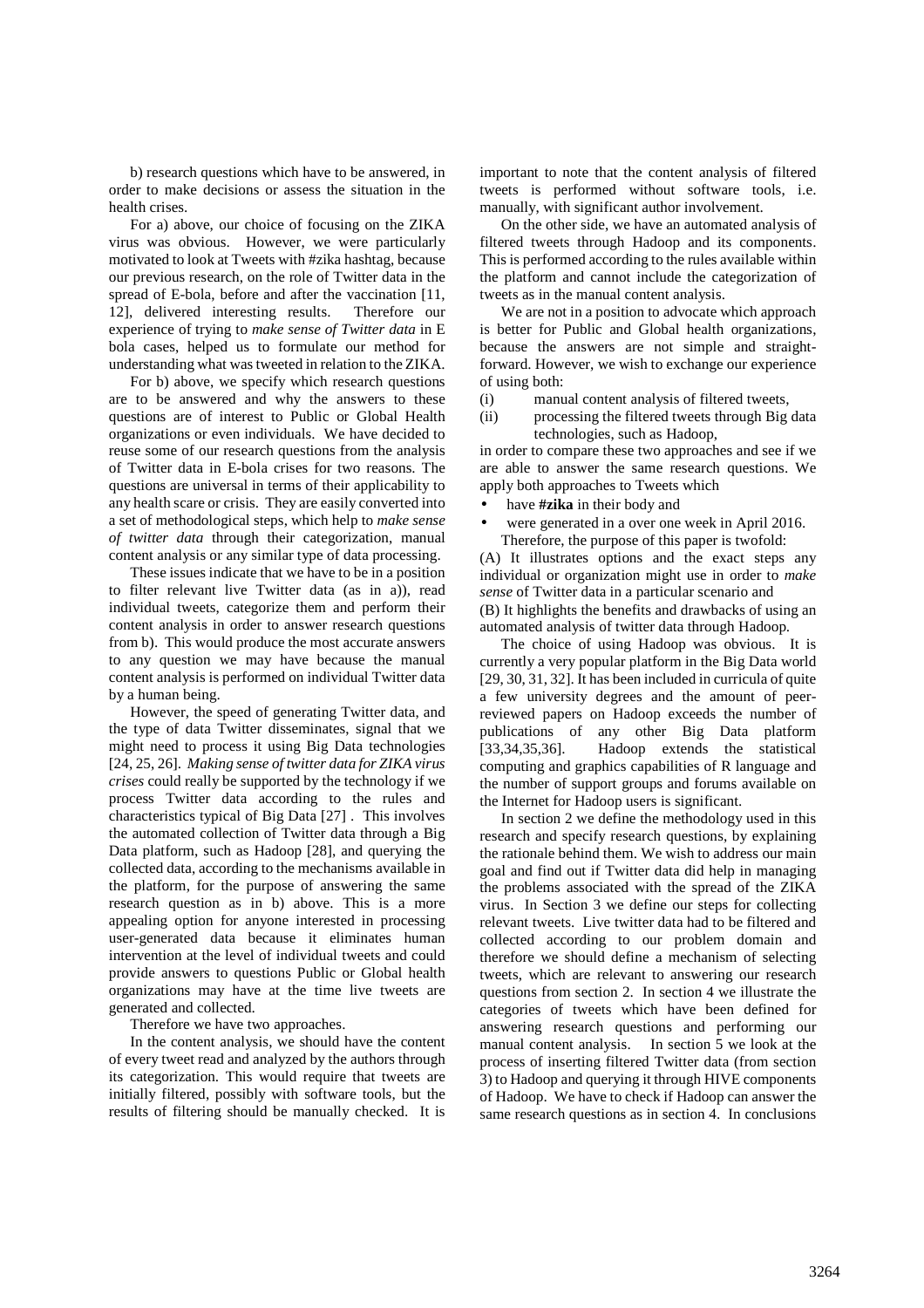we interpret and compare the results of both approaches (i) and (ii) and comment on the feasibility of using the results of this research in real life scenario.

# **2. Methodology and Research Questions**

In this research we wanted to find out if:

*Twitter was used for disseminating relevant information on the ZIKA virus, and helped to understand how to manage its spreading across the World*.

Such a generic question, which is similar to the one we used for measuring the response of international communities in E-bola crises [11,12], requires answers to many other questions. For example, we would wish to know:

- How many tweets give "facts" about the ZIKA virus in terms of being trustworthy and referring to verifiable information within the tweet body;
- How many professional bodies, which are expected to be involved in the management of the spread of the ZIKA virus did tweet and give professional advice to the population and other professional bodies;
- What is the truth about the ZIKA virus in terms of our understanding if it is a serious danger to human health;
- If we could exchange information on symptoms of and treatments for the ZIKA virus, relevant to the management of its spreading.

The bullets above should constitute the basic set of questions we have to answer if we wish to *make sense of twitter data*, regardless of the approach we use: either (i) or (ii). Furthermore, we might be in a position of not being able to answer these questions completely through the collected tweets. It is very difficult to predict what people will tweet. For example, do we have to know exactly which information is the most relevant for answering our questions: ZIKA virus symptoms, advice, or treatment? Would the person who is infected by the virus tweet? Do we really need to know facts about the ZIKA virus created by healthcare professionals? Would tweeted information from communities affected by the ZIKA virus have a bigger impact on our response to the spread of virus across the Globe? Could twitter data educate the affected communities? Could we alert the WHO more efficiently through Twitter about the ZIKA virus spread? They might have been well prepared and organized for managing the spread of THE ZIKA virus, but experience problems when delivering help?

It is difficult to answer all the questions we may have. We could find out exactly which questions are likely to be answered by looking at the content of the tweets and therefore approach (i) always pays off. We

also have to be very careful with the methodology we use for (i) and (ii) because it can determine the feasibility of answering questions we may have. In order to address the problem of answering the research questions for (i) and (ii) above we defined our own methodology, consisting of the following tasks:

- 1. Collecting relevant Tweets we have to filter tweets in order to make our content analysis feasible. In other words, filtering tweets relevant to #zika will ensure that we can perform a manual content analysis in a reasonable period of time,
- 2. Specifying the steps in tweet filtering the choice of automated tool and keywords used in filtering should ensure that we collect ALL relevant tweets in a certain period.
- 3. Defining the categories of filtered tweets this would enable us to answer research questions.
- 4. Performing a manual content analysis on 29,000 filtered tweets – we must assign manually a category to each individual tweet.
- 5. Answering our research questions answers are based on the results of the manual content analysis.
- 6. Using filtered tweets from tasks 1 and 2 above (BEFORE their categorization) and inserting them into a repository of the Hadoop's storage system – we have to find out how Hadoop processes the same tweets, collected in tasks 1 and 2.
- 7. Formulating and performing SQL queries upon Hadoop's repository – we use the same filtered tweets as in the content analysis, but perform SQL queries using Hadoop's component HIVE.
- 8. Answering our research questions through the analysis of answers to SQL queries through HIVE.
- 9. Comparing the results of Steps 5 and 8.

# **3. Collecting Relevant Tweets**

We have long term experience of deploying software tools for collecting relevant tweets prior to their analysis. The description of options we may have for collecting ZIKA virus tweets is outside the scope, and we refer readers to [11][12] for the explanation of the value of our method for collecting tweets.

The method consists of the following three steps: Step 1: Automated filtering of live tweets according to a *key word* of our choice. We used Tweepy open source tool and modified the underlining Python code to filter tweets, which contain **#zika.** There are two important decisions we made at this step. Firstly, we needed a simple tool, which would allow us to experiment with the type of key word(s) we can use in order to make sure that we will collect tweets relevant for our analysis.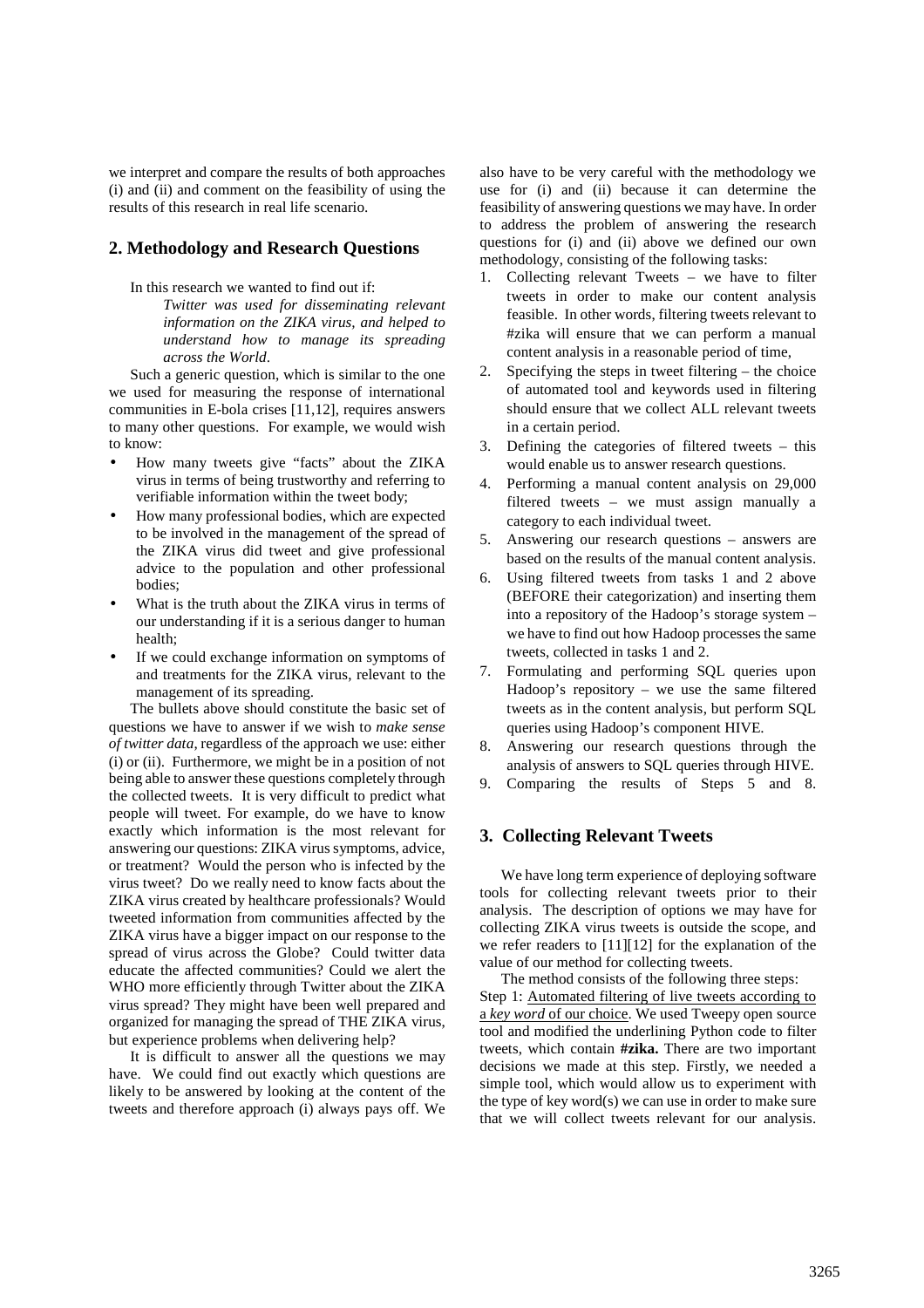Very expensive tools might be more sophisticated and powerful, but they will remove from us the power of choosing keywords or their combinations in the filtering. Secondly, our numerous experiments in the past outlined that keyword **#ZIKA**, placed within a filtering tool will collect the widest range of tweets, which could be used for both (i) and (ii) from the introduction. Therefore the combination of Tweepy and Python proved to be the best possible combination of tools for filtering tweets with a chosen keyword **#zika**.

Step 2: Determining the dates for and amount of Tweets which are to be collected. We had to predict the max number of tweets we wish to analyze in order to answer the research questions. For performing our selected tweet analysis through Hadoop, the number of tweets is irrelevant, i.e. we could take any number of them when using the platform. However the manual analysis of collected tweets by a human being might not be performed consistently, at the time where Tweets are generated, if we collect an excessive number of them. Humans do not have unlimited concentration for performing categorization of excessive number of tweets in a short period of time. Therefore we have decided that, for the sake of our experiments, we will analyze tweets from 2 consecutive days in April  $(18<sup>th</sup>$ and 19th of April 2016) and perform manual and Hadoop analysis of more than 29,000 Tweets in parallel. The chosen dates are arbitrary. In our tweet filtering throughout one week in April 2016, there was no significant difference in the number of tweets generated on any of these days. Our manual inspection of all the tweets collected between the 15<sup>th</sup> and 24<sup>th</sup> of April did not reveal any particular anomaly or discrepancies in the content of the tweets. Each day we filtered a minimum of 13,000 tweets. The were mostly written in English, Spanish in Portuguese. In our content analysis we translated non English tweets.

Step 3: Streamlining filtered tweets to a spreadsheet which will allow us to perform the content analysis and feed the Hadoop platform. This step was extremely important for the former, because we wanted to perform manual content analysis in a reasonable period of time. The streamlining of tweets to the spreadsheet was done by using delimiters in Python code which separated the content of each tweet from any additional information within it. Therefore our final result of streamlining live and relevant tweets into a spreadsheet has structured format: each column in that spreadsheet contains information cut from the collected tweets. We need information on the owner of the tweet/retweet, which owner is retweeted, what the body of the tweet / retweet is and similar, all clearly separated in the columns

# **4. Answering Research Questions through Tweet Categorization and Manual Content Analysis**

Our manual content analysis of collected Tweets is based on their categorization.

It is important to note that our tweet categories are dictated by

- Research questions we defined in section 2 and
- Previous experience of using the same categories for answering similar questions in the case of the spread of E-bola [11.12.13].

Table 1 gives an overall count of tweets and retweets. Table 2 shows how often URLs are used in the body of tweets and how many URLs we can find in tweets. Table 3 gives a number of # available within the body of each tweet (except #zika).

Tweet categories are in the first column of Table 4. Most of the categories are self-explanatory. For example, FACTS are tweets, which contain information which is verifiable. This means that in our content analysis the authors read every individual tweet from the pool of 29,000 tweets and checked if its content is verifiable. This includes visiting all URLs from the tweet's body (if they existed), reading all tweets referenced in the body of the tweet using #. If a known and reputable public organization is the owner of the tweet, it was very likely that the tweet would be categorized as FACT. However, many individuals and unknown people also generated tweets, which were easily verifiable.

OPINIONS are tweets which are not verifiable, but still carry information which is relevant to #zika. Some opinions were easy to detect because they clearly express the individual's views or perception of events related to the ZIKA virus.

URL category belonged to tweets, which use only URLs in their content, which is similar to HAS-TAG-ONLY tweet category. Both of these categories might be interpreted as FACTS, because they might be verifiable through URLs and #. However, they rarely contain too much of any other type of text, except # and http://. This is why we wanted to categorize them separately. A detailed explanation of possibilities in manual tweet categorization is given in [11].

**Table 1. Collected tweets and retweets** 

| weets             | 16010 |  |
|-------------------|-------|--|
| <b>Retweets</b>   | 13819 |  |
| <sup>'</sup> otal | 29829 |  |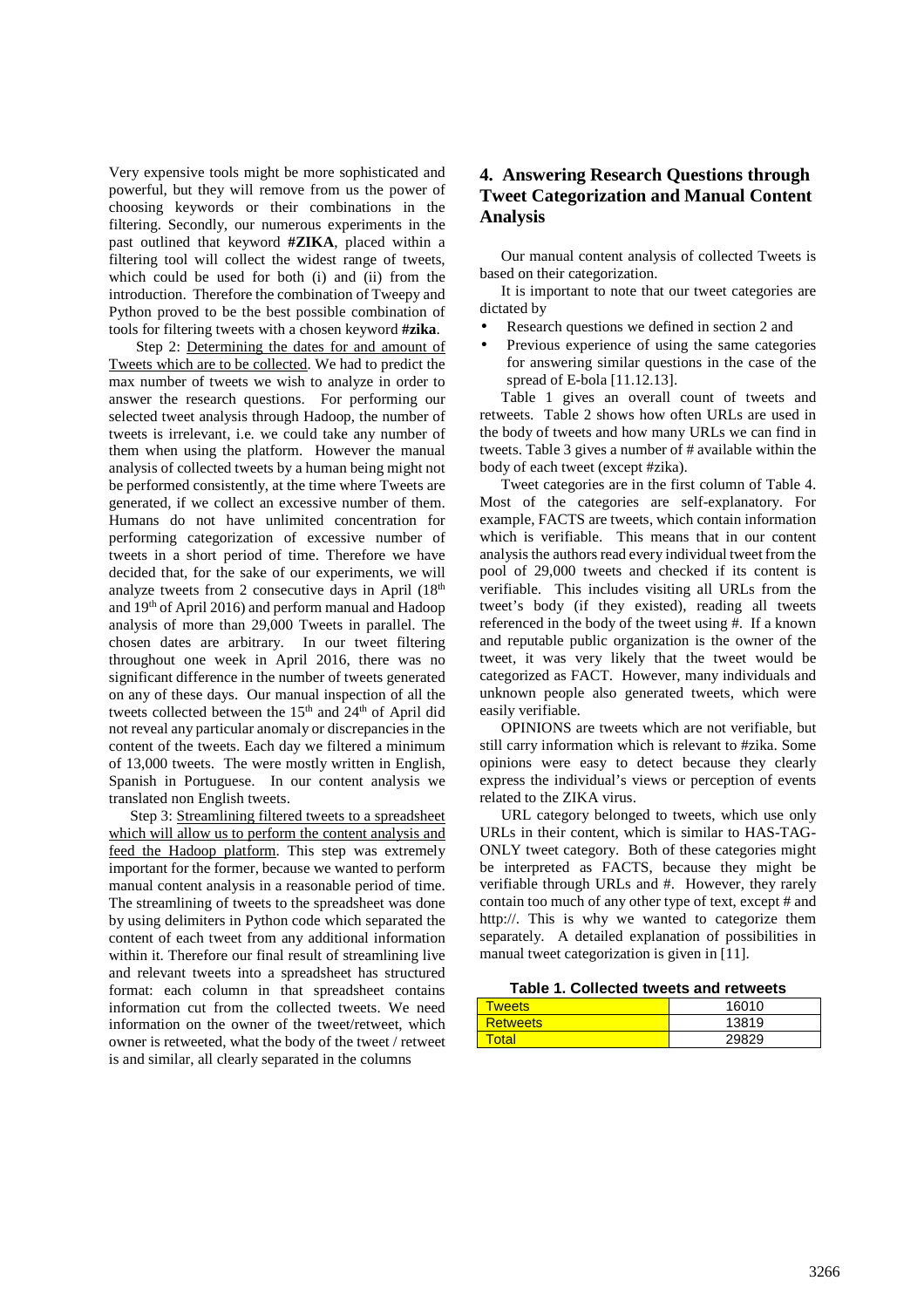| <b>URL Count in each</b><br>tweet | Num of<br><b>Tweets</b> | % of Tweets |
|-----------------------------------|-------------------------|-------------|
|                                   | 6563                    | 22.62%      |
|                                   | 15809                   | 53.32%      |
|                                   | 6860                    | 23.63%      |
|                                   | 149                     | 0.42%       |
|                                   | 3                       | 0.01%       |
| Total                             | 29829                   | 100.00%     |

**Table 2. How many collected tweets have URL in their body?** 

Categories SYMPTOMS, TREATMENTS,<br>PREVENTION and GUIDELINES are selfand GUIDELINES are selfexplanatory.

**Table 3. How many tweets have additional #** 

| # Count in each | Num of        | $%$ of        |
|-----------------|---------------|---------------|
| tweet           | <b>Tweets</b> | <b>Tweets</b> |
| 0               | 20945         | 70.22%        |
|                 | 5264          | 17.65%        |
| 2               | 2099          | 7.04%         |
| 3               | 1002          | 3.36%         |
| 4               | 232           | 0.78%         |
| 5               | 187           | 0.63%         |
| 6               | 21            | 0.07%         |
| 7               | 47            | 0.16%         |
| 8               | 18            | 0.06%         |
| 9               | 3             | 0.01%         |
| 10              | 1             | 0.01%         |
| 11              | 1             | 0.01%         |
| 12              | 1             | 0.00%         |
| Total           | 29829         | 100.00%       |

**Table 4. Tweet categories for 18/19 April 2016** 

| Category               | Count | $%$ of        |
|------------------------|-------|---------------|
|                        |       | <b>Tweets</b> |
| <b>FACT</b>            | 18708 | 62.72%        |
| <b>OPINION</b>         | 6410  | 21.49%        |
| <b>CAMPAIGN</b>        | 203   | 0.68%         |
| USED                   | 0     | $0.00\%$      |
| URL                    | 236   | 0.79%         |
| QUESTION               | 737   | 2.47%         |
| <b>PREVENTION</b>      | 776   | 2.60%         |
| TREATMENT              | 168   | 0.63%         |
| N/A                    | 820   | 2.75%         |
| <b>GUIDELINES</b>      | 611   | 2.05%         |
| <b>HASH TAG ONLY</b>   | 42    | 0.14%         |
| <b>DONATION</b>        | 15    | 0.05%         |
| <b>IMAGE</b>           | 42    | 0.14%         |
| <b>PRODUCT</b>         | 212   | 0.71%         |
| <b>PRODUCT- COURSE</b> | 60    | 0.13%         |
| <b>PRODUCT-LECTURE</b> | 58    | 0.20%         |
| PRODUCT PROJECT        | 0     | $0.00\%$      |
| <b>SYMPTOMS</b>        | 60    | 0.20%         |
| VIRUS ALERT            | 671   | 2.25%         |
| Total                  | 29829 | 100.00%       |

Category N/A (not applicable) applies to tweets which are not related to #zika: we could not find explanations why Tweepy selected these tweets. USED categories were tweets where **#zika** has been used to promote businesses (not related to ZIKA) or personal believes. The CAMPAIGN category defined tweets which will campaign for funds, donation or any kind of help offered to communities affected by ZIKA. IMAGE category contained tweets which refer to images, and QUESTION category contained tweets which pose questions about ZIKA.

Some tweets gave us additional information which can not belong to any other category. We named them PRODUCTS. We defined that LECTURES/PROJECTS/SEMINARS were advertised as more specific type of PRODUCT related to #zika.

# **5. Answering Research Questions through Hadoop**

In order to analyze our twitter data through Hadoop, we had two options. The first one was to use FLUME in Hadoop in order to collect live tweets and feed HIVE tables with them. Therefore FLUME and HIVE would be responsible for tweet filtering, i.e. they will replace the role of Tweepy and Python used in the method described in Section 3. Due to numerous discussions on Hadoop forums on the complexity of the procedure of using FLUME, HDFS, Hive and Oozie in Hadoop, it has become obvious that we might not be able to collect the same number and type of tweets in Hadoop as we did through our filtering procedure described in Section 3.

The second option was to

- use the collected tweets from section 3, streamlined into a spreadsheet document,
- create an SQL like table using SELECT command in HIVE in order to feed the spreadsheet document through HDFS into HIVE and
- perform SQL like queries to answer the same questions as in section 4.

This option proved to be the safest way of measuring if Hadoop can win the competition with manual content analyses of live tweets. We were able to confirm that tasks 6 and 7 from the methodology were feasible.

Table 5 gives our own collection of results of HIVE queries, which are related to the categories in Table 4, defined in the manual analysis of the tweets from Section 4. In other words we were trying to see if we can mimic what we did in our manual content analysis in terms of using the same tweet categories for analyzing live Twitter data. However in order to find out to which category each tweet might belong, in Hadoop we have to use keywords which are inputted in SQL-like HIVE queries. We used only two options in this task.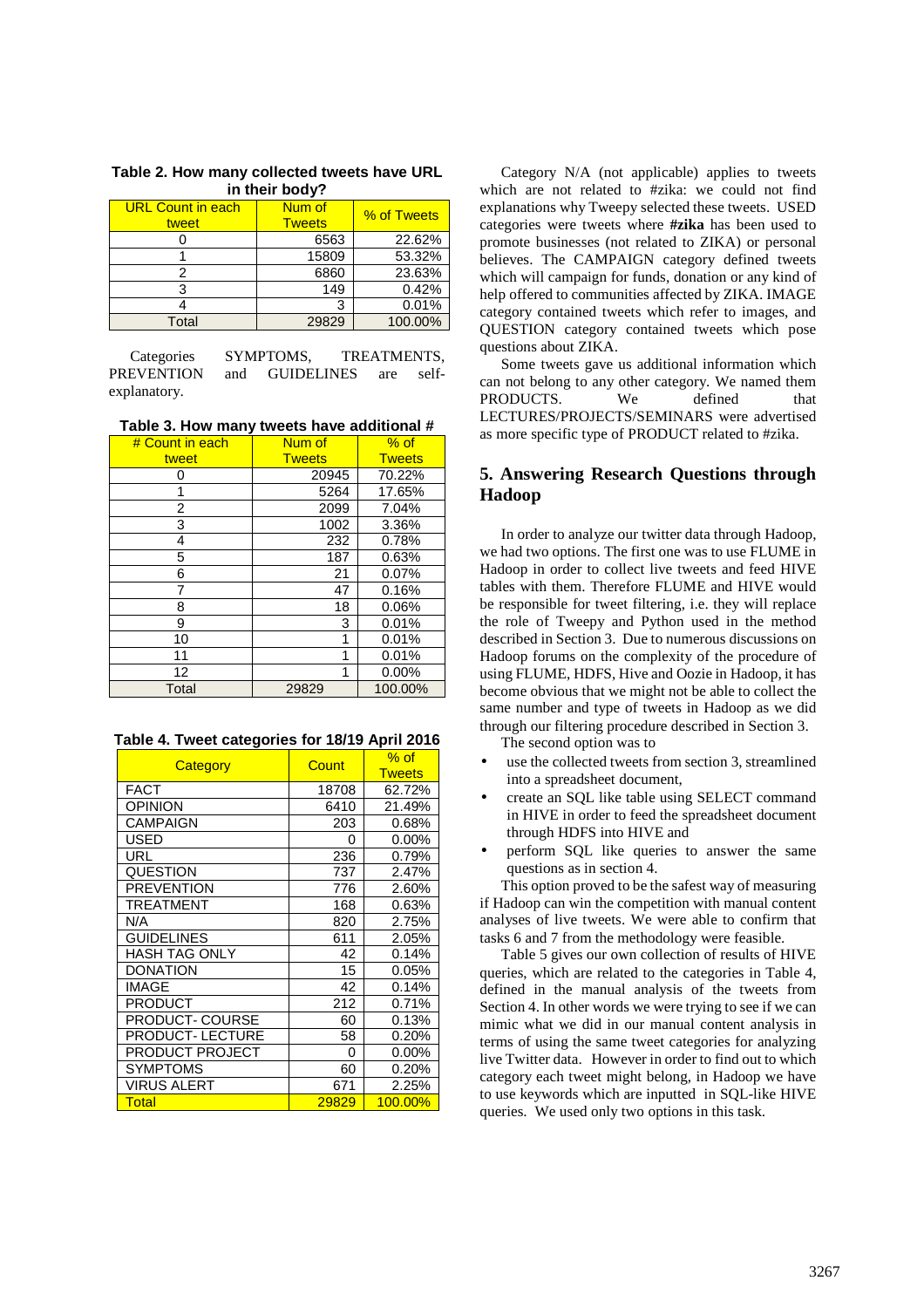- We could use exact words such as "PREVENTION", and "CAMPAIGN" in SQL queries and SQL would return the number of tweets which contain these words in their body.
- We could use a combination of words such as DRUG, TREATMENT, MEDICINE, FIGHT, VACCINE connected with the OR logical operator in order to get tweets which we then categorize as "talking about treatments".

The last two rows of Table 5 give a number of tweets with a minimum of one URL in the body of a tweet and the number of tweets with at least one extra # in addition to #zika. The results in these two rows can not be compared with similar categories in Table 4 because in these two cases we counted different things. However, the rows are somehow counterparts to Tables 2, 3 from section 4. In Hadoop we were not able to retrieve data which would generate information from Tables 2 and 3.

| wccu                                       |                           |                         |  |
|--------------------------------------------|---------------------------|-------------------------|--|
| <b>Potential Category</b>                  | Count of<br><b>Tweets</b> | $%$ of<br><b>Tweets</b> |  |
| Prevention                                 | 176                       | 0.59%                   |  |
| Treatment                                  | 913                       | 3.06%                   |  |
| Symptoms                                   | 74                        | 0.24%                   |  |
| Campaign                                   | 53                        | 0.17%                   |  |
| Virus alert                                | 518                       | 1.73%                   |  |
| Minimum one URL in the<br>body             | 16555                     | 55.4%                   |  |
| At least one # except #ZIKA<br>in the body | 3487                      | 11.6%                   |  |

| Table 5: SQL query results for categories of |  |
|----------------------------------------------|--|
| tweets                                       |  |

Our preliminary comparison of the results of Hadoop queries, run through HIVE, and counts of tweet categories defined in section 4, have revealed that it was a straight forward task for Hadoop to obtain counts of various parts of the contents of selected tweets, if the SQL like command in HIVE supported it. In other words, the basic of SQL-like queries supported by SQL in HIVE did run smoothly and produced the same results as in our manual analysis of tweets from Section 4.

| Table 6: Selection of tweets from UNICEF |  |
|------------------------------------------|--|
|                                          |  |

| Owner of the Tweet (UNICEF) | Count of      |
|-----------------------------|---------------|
|                             | <b>Tweets</b> |
| <b>UNICEF Guatemala</b>     |               |
| <b>UNICEF Mexico</b>        | っ             |
| <b>UNICEF El Salvador</b>   | 2             |
| <b>UNICEF USA</b>           |               |
| <b>UNICEF Colombia</b>      |               |
| <b>UNICEF Venezuela</b>     |               |

Therefore we were able to count quickly the number of tweets and retweets, how many tweets mentioned ZIKA treatment, symptoms, diagnosis etc. Hadoop created the same results as in Table 1: total no of tweets is 29829 and there are 13819 retweets amongst them.

Tables 6 and 7 are Hadoop's output which we did not obtain in our manual content analysis, because we did not categorize the owners of tweets and re-tweets, apart from distinguishing individuals from organizations. Table 6 revealed that various branches of UNICEF tweeted (at least once). Table 7 shows that in the forest of various bodies (owners of tweets are NOT individuals) NEWS agencies were leading in their attempts to disseminate information about ZIKA and health organizations are lagging behind.

#### **Table 7: Selection of professional bodies which tweeted**

| <b>Name of Professional</b>                 | <b>Count of</b><br><b>Tweets</b> |
|---------------------------------------------|----------------------------------|
| <b>UNICEF</b>                               |                                  |
| <b>NEWS Agencies</b>                        | 1482                             |
| Companies with US in their names            |                                  |
| <b>TRAVEL Agencies or Organizations</b>     | 34                               |
| Organisations with HEALTH in their<br>names |                                  |

It is important to note that in HIVE SQL like queries we used English, Portuguese and Spanish words equally in order to include tweets written in these two languages in our analysis.

We can conclude: it is likely that, to a certain extent, we are able to answer our research questions through either Hadoop or our manual content analysis.

# **6. Conclusions and Discussions**

#### **6.1. Results of Tweet Analysis**

The results given in the previous two sections show that our content analysis and SQL queries run through Hadoop give similar answers to our research questions.

If we look at our main goal of the research and ask

"*if Twitter was used for disseminating relevant information in order to help to manage the spreading of the ZIKA virus across the world"* then our answer is NO, regardless the way we analyzed tweets. Tweets on symptoms, treatments and guidelines, for managing the ZIKA virus are very rare (their number is significantly small). Furthermore, professional organizations do not tweet sufficiently and it is obvious that majority of tweets are generated by individuals. They are highly present with their FACTS and OPINIONS on the ZIKA virus. Individuals do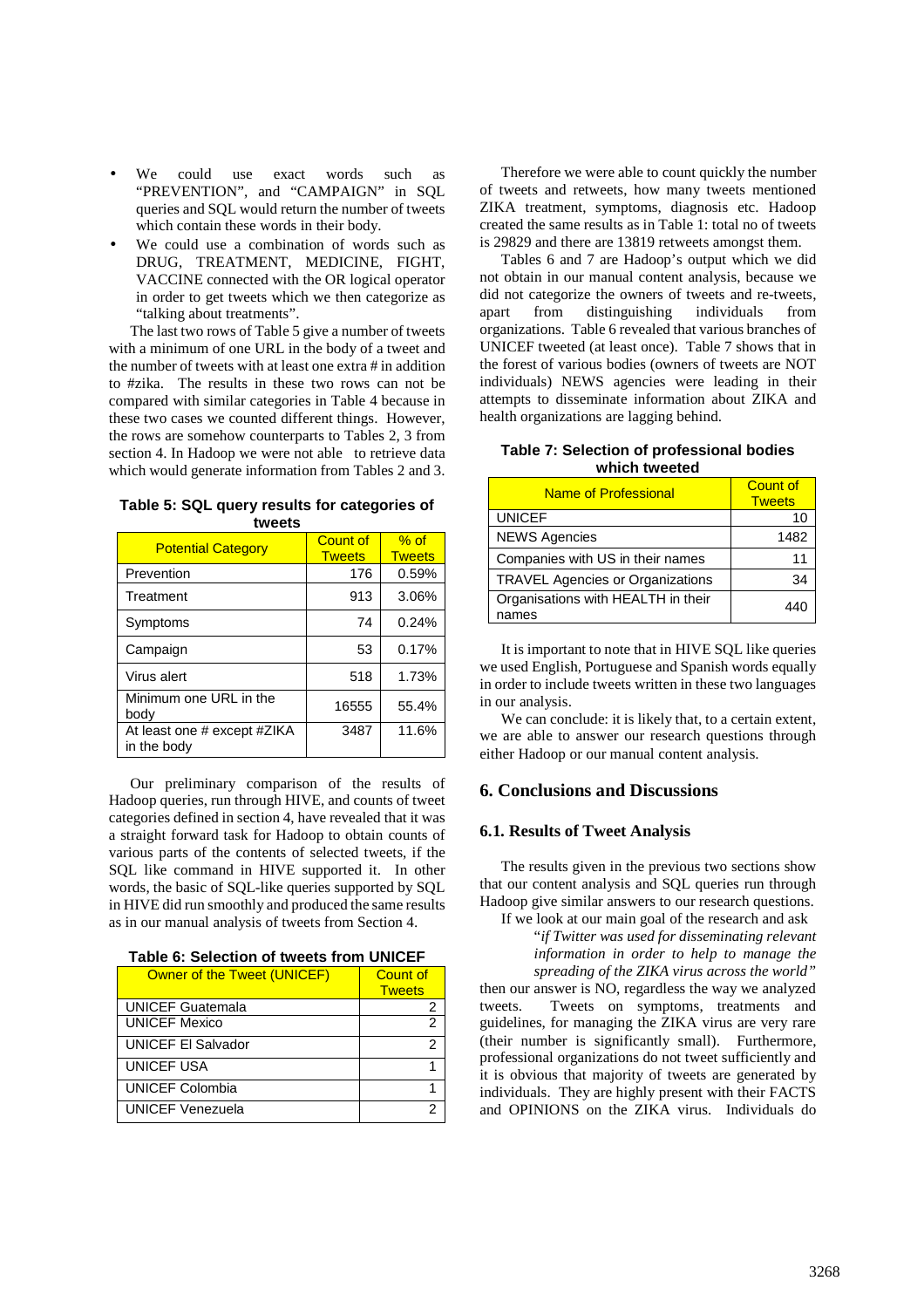contribute towards the dissemination of relevant information on ZIKA and their contribution is as significant as the involvement of professional bodies. However, it is disappointing that professional bodies do not dominate in tweets or retweets. Unfortunately, these are the same results we obtained in 2014/15 when analyzing twitter data related to spread of e-bola in West Afrika.

On the other side, it is good to know that the credibility of tweets is relatively high (FACTS, URLs and #) which is easy to conclude from Table 4, but slightly more difficult to see from the results of Hadoop's queries. Hadoop would require more specific queries to run before we can clearly see the same results. Therefore, there is a good will and attempts amongst individuals and some organizations to give us relevant, true and verifiable information on #zika virus.

What could we conclude from this NO answer?

We think that the lack of tweets issued by professional bodies might be the main culprit for the NO answer. However, it does not mean that the collected data has no value for any Public or Global health organization. The opportunities of querying such a huge pool of information are numerous and any interested party could have learned about "situations" related the ZIKA virus in various locations across the world almost instantly, i.e. as soon as tweets were generated.

Both types of analysis show something unusual. They revealed one of the most striking outcome of our tweet analysis, which we did not expect and which might explain why the answer to our main question is NO. Most of the tweets with #zika hashtag in their bodies are there to express panic, worries, fear and desperation amongst twitter owners in order to alert the whole world to the danger of THE ZIKA virus. This is what we primarily learned from the manual content analysis of 29,000 tweets. We expected higher counts of tweets in all categories in Table 4, BUT simple statements on ZIKA dangers with one URL added to it, issued by disturbed owners of these tweets dominated in our pool of 29,000 tweets. Furthermore, having almost 63% of tweets verified as FACTS and only 21% which were OPINIONs, with an extremely small number of tweets related to the prevention, treatment, and symptoms of and guidelines for managing the spread of the virus, shows that worries of ordinary people dominate in this particular health scare.

# **6.2. Tweet Categorization versus Hadoop Queries**

This paper would be incomplete if we do not address the benefits and drawbacks of our two different ways of analyzing live tweets. In order to find out exactly which approach ((i) or (ii)) proved to be more efficient and promoted to Public and Global health organizations, if they wish to learn from live tweets, we have to find out:

- 1. If the lack of categorization of tweets, which was a prerequisite for the manual analysis in section 4, may have affected the results we obtained through Hadoop, i.e. is tweet categorization essential in the analysis of tweets?
- 2. If Hadoop and its SQL-Like query facilities in HIVE will answer all the questions we managed to answer through the Tweet categorization and
- 3. If Hadoop will offer more results from its queries, which we were not able to obtain in our manual content analyses, This may happen because the tweet categories were either defined in advance or not suitable for this problem domain.

In order to address 1) above, we have to conclude that the manual analysis and predefined categories gave more precise number of answers regarding ZIKA symptoms, treatment, prevention and guidelines. We were able to detect more tweets, which belong to these categories, compared to SQL like queries in Hadoop. In HIVE we relied on pure key word matching which was used in the "LIKE" operator of the HIVE SQL. Therefore the SELECT command in SQL which uses the LIKE operator is case sensitive, reads and compares strings only, and chooses the content of HIVE tables in the results on the basis of exact word matching. The manual analysis was naturally more precise and could include tweets where key word matching was not essential for tweet categorization. Furthermore, we were also not able to detect through Hadoop tweets, which tweets might be opinions. It was impossible to find words, which may appear in tweets of this category, which we could associate with opinions and which can be used in SQL like queries for word matching.

In order to comment on 2) we must outline that it was impossible to run queries in HIVE which needed joining an SQL table with itself, without SQL query optimization. It took too long to run them on 26,000 tweets (we could not wait to see the results). HIVE does not support the full SQL standard (which is expected) and some queries simply will not run in Hadoop. This particularly applies to questions where we wanted to know *"how many tweets contain more than 3 URLs or more than 4 # in their body".* We could probably be able to tweak this deficiency in HIVE by either using a different component of Hadoop for queries or interfering with the automatically generated code by Hadoop's components. In both cases, the time did not allow us to experiment further with Hadoop and we had to accept that SQL in HIVE has its deficiencies.

In order to comment on 3) we have to emphasize that SQL in HIVE gave us a very fast and efficient option of counting ANYTHING we were able to store in Hadoop's HDFS. The idea of using MapReduce and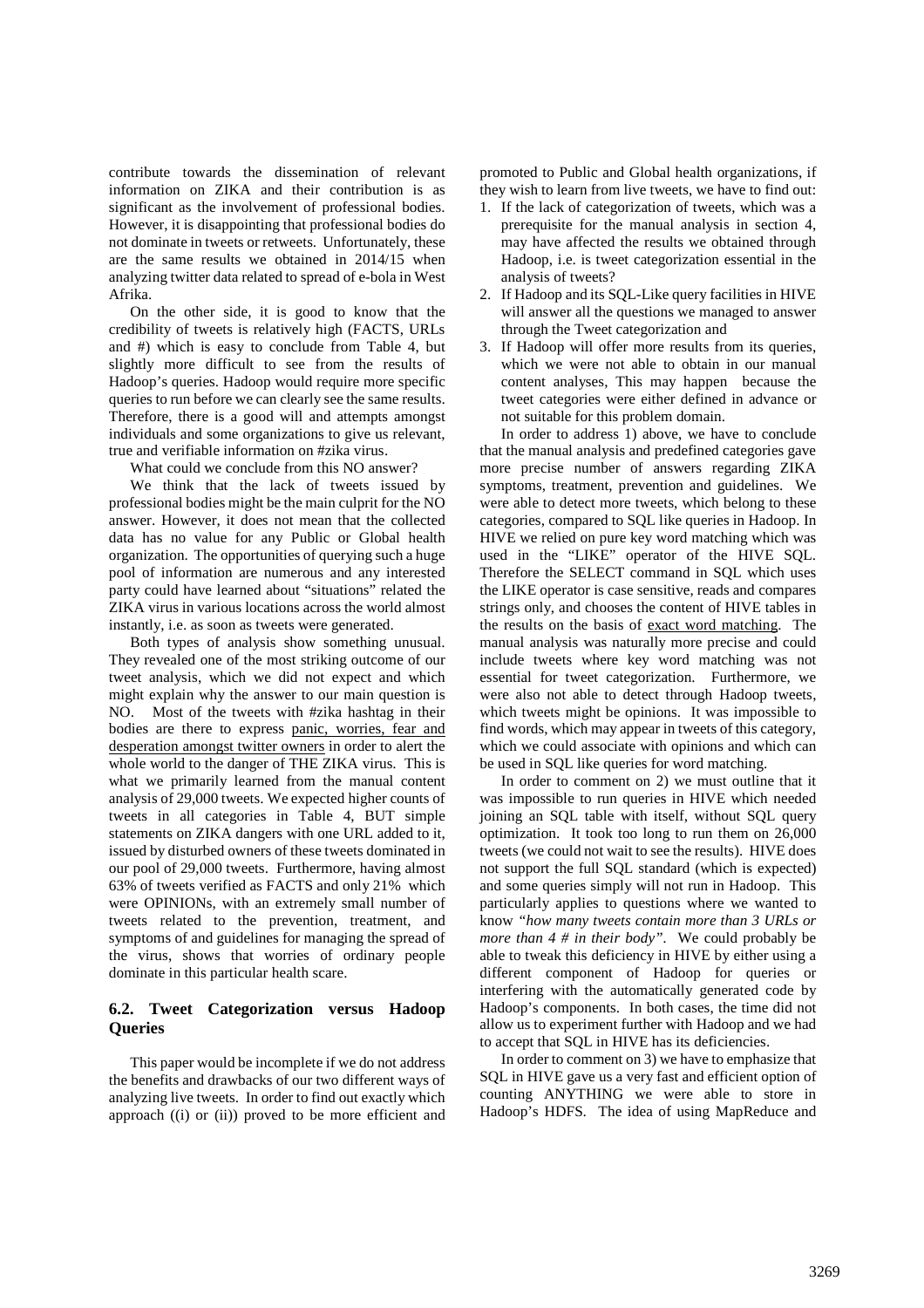perform counting of various "words" which may appear in Tweets proved to be extremely valuable [21]. We did not have this opportunity in our manual content analysis of tweets. For example:

- we were able to see, in the results of HIVE queries, that there are a number of professional organizations which belong to UNICEF across the world, which tweeted on the ZIKA virus (Table 6). We were not able to detect this solely through our categorization of tweets.
- SOL was able to search for words and their counts if they appear in the name/part of the name of the twitter owner, which we were not able to detect in our categorization of tweets (Table 7).

### **6.3. Lesson Learned**

The important result of this research is that we were not able to have a clear comparison between (i) and (ii).

Firstly, results in Sections 4 and 5 show how the analysis of the same live tweets may look different. We could not compare the tables in the previous two sections as like-to-like for many reasons:

- If we could not find a particular word, which could be used in SQL like queries in Hadoop in order to see tweet categories then these tweets will not be discovered by Hadoop;
- Some queries were extremely simple to write in HIVE, but at the same time, their results are very difficult to find in our content analysis;
- If we need to investigate the presence of particular sentences (not a single word!) within tweets, then SQL like queries will not help and different technologies must be used.

Therefore all these Tables 1-7 compliment each other. The way we created the results stored within the tables was often dictated by our domain of interest and the type of questions we wish to ask. This is not unexpected: the method of Big Data analysis always depends on questions we expect to be answered through the analysis.

Secondly we used a process for filtering relevant #zika tweets described in Section 3 because it is a prerequisite for our manual content analysis. However, filtering of tweets is not required by the Hadoop platform. There are other ways of feeding Hadoop's HDFS with relevant live tweets, as mentioned in Section 5 (through FLUME components). Our tweet selection has guaranteed that we collected relevant tweets and therefore we did not have to worry if our data given to Hadoop or used in our content analysis was not "clean". However, we could not assess if FLUME would be equally efficient. We conducted no experiments with FLUME because of the complexity of the prescribed process [36].

Thirdly, we have to bear in mind that the success of Hadoop and its components lies in their extremely efficient COUNTING of enormous amount of data, which are important in finding and understanding their role within a Big Data pool. Therefore these counts we receive through efficient query like commands should be sufficient to answer questions we may have. We have to accept that we sometimes might not get all our questions answered because "counts" might not be sufficient to *make sense* of Twitter data and we would need a new approach to the analysis. T summarize: answers to questions we may have using Hadoop are based on counting. In our manual content analysis our categorization of tweets carries the semantics we need for answering the same questions.

### **6.4. Recommendations**

It is difficult to recommend and favor either of these two approaches (i) and (ii) to the live tweet analysis without thinking about issues raised in the previous section. Therefore each organization which is willing to analyze live twitter data at the time it is generated, should be aware of the benefits and drawbacks of each of them. This particularly applies to the use of Big Data technology, without assessing if it does bring benefits at the moment when it is used. The Hadoop platform is an extremely complex and rich set of interconnected software components, which require significant skills in order to use them properly.

 One piece of advice is obvious: if Public and Global health organizations need more precision in twitter data analysis, then manual content analysis of tweets has no competitors. A clear picture of the content of the selected 29,000 tweets can not be obtained by running SQL queries in Hadoop. We might not be able to formulate an SQL query for all possible research questions we may have. Furthermore:

- No Big data platform could verify the content of each tweet with the same precision as in a manual content analysis.
- The research questions we formulate directly influence the categorization of tweets in the content analysis and therefore it is unlikely that we will not be able to answer them.

However, Hadoop offers something important which was not feasible to perform in manual content analysis: the advantage of FAST counting of the occurrences of any important word(s) in live tweets, which would give a different insight on the content of twitter data. In such cases, do we really need the precision secured by a manual content analysis? Precision does not always play an important role in the analysis of user generated data and might not be always essential when deploying Big Data analysis [36].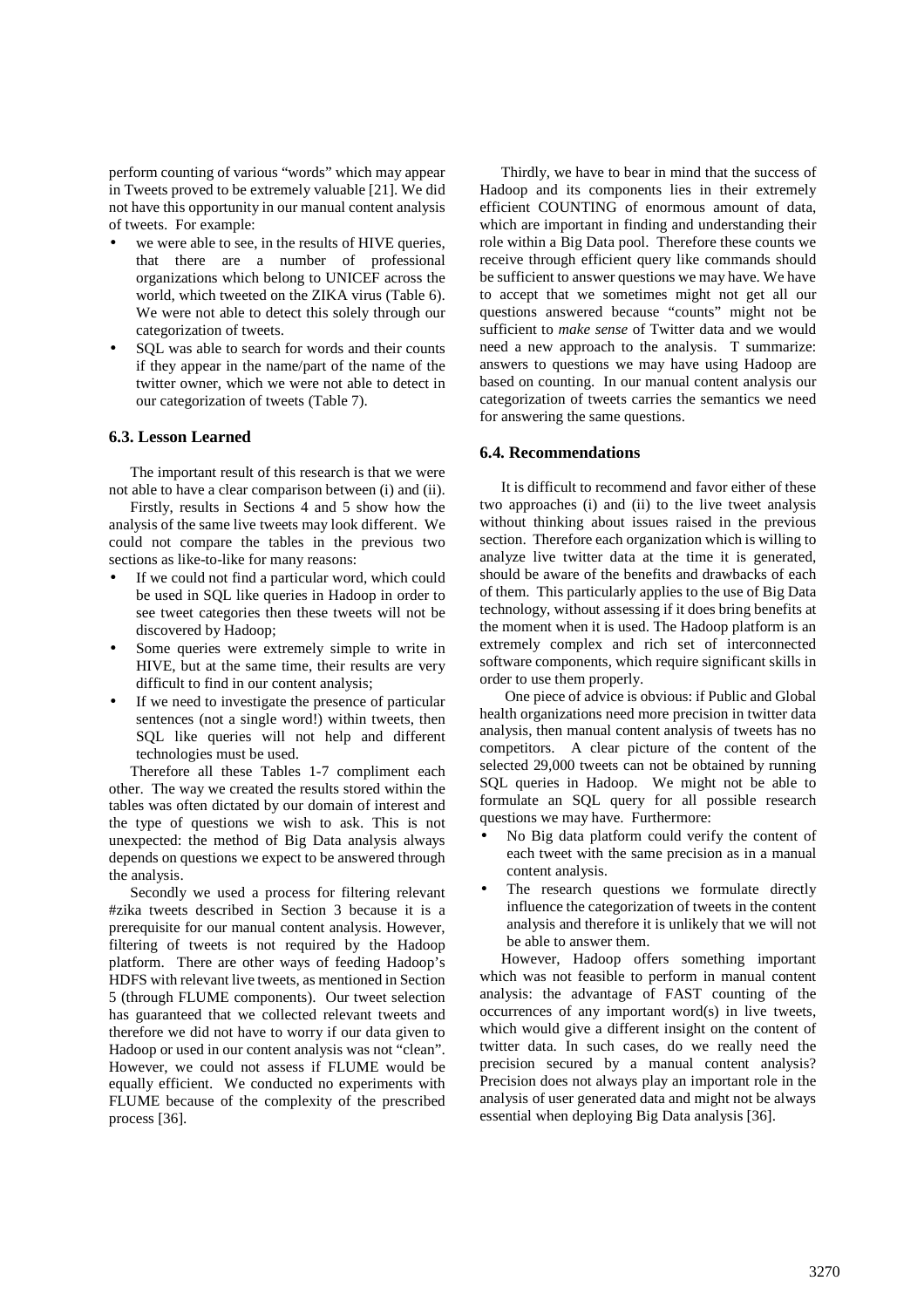It is also interesting to note that the time needed to obtain results shown in in section 4 (manual content analysis of 29,000+ tweets) was much shorter than the time we needed for managing our questions through Hadoop's queries. This is not a criticism of the technology. Solutions offered for managing Big Data are still in their infancy and we hope that obstacles we faced when using Hadoop will be removed soon

Finally, the deployment of our experiments in real life should take into account that our research team is interdisciplinary. It consists of researchers, students and professionals from different disciplines, which proved to be essential in choosing and using analytical tools and Big Data technologies, interpreting twitter data and answering the questions we may have. Therefore it is assumed that anyone interested in *making sense* of twitter data would deploy inter-disciplinary teams when managing excessive amount of live data through Big Data technologies.

We could not find published papers, which could be compared to or support the process and results of our live tweet analyses. At the time of writing, there were no publications, which investigate the suitability of Hadoop's platform in cases of health scare. Manual content analyses of live twitter data are extremely rare and often not practical: they are time consuming and difficult to perform. Therefore we could not find related work which could fit this paper.

However, we might trigger a few discussion points:

- Should Public Health organizations use Big Data technology in the analysis of live data in decision making, in spite of the complexity of using the technology on an ad-hoc basis, i.e. when a public health scare appears? Big Data technology is deployed on complex platforms and it requires significant expertise and resources to process data, which makes them difficult to use in general.
- How much precision do we need in the analysis of enormous amounts of data in healthcare? If we can process millions of live data in a very short period, would this be more important, than having a relatively small number of data processed with a very high level of precision? What do we trade-off by performing either of these two options?
- Which messages might Public Health organizations pass to software developers involved in the creation of languages, storage systems and retrievals techniques, which dominate in Big Data platforms? Which type of big data analysis is needed?

We are currently testing the power of Hadoop's FLUME in tweet filtering, i.e. we are replacing steps 1- 4 of our methodology with the automated selection and analysis of tweets through Hadoop.

# **10. References**

[1] The Zika Virus, TIME, May 16, 2016, pp. 22-21.

[2] D. Dumbrell, and R. Steele, "#wordlhealthday 2014: The Anatomy of a Global Public Health Twitter Campaign", In Proc. of the 48th Hawaii International Conference on System Science, HI, USA, January 2015, pp. 3094-3103.

[3] J. Hou, G. Xiong, D. Fan, and T.R. Nyberg, "Modeling and analysis of information dissemination mechanism of social media", In Proc. of the 2012 Int. Conference on Service Operations and Logistics, Suzhou, China, 2012, pp**.**377- 382.

[4] S. E. Halse, A. T., A. Squicciarini, and C. Caragea, "Tweet Factors Influencing Trust and Usefulness during Both Man-Made and Natural Disasters", In Proc. of the ISCRAM 2016 Conference, Rio De Janeiro, Brazil, 2016.

[5] C. Chew and G. Eysenbach, "Pandemics in the age of Twitter: content analysis of Tweets during the 2009 H1N1 outbreak", PLOS ONE. DOI: 10.1371/journal.pone.0014118. 2010, Available from http://www.ncbi.nlm.nih.gov/ pubmed/21124761

[6] Y. Xie, Z. Chen, Y. Cheng, K. Zhang, A. Agrawal, W. Liao, A. Choudhary, "Detecting and Tracking Disease Outbreaks by Mining Social Media Data", In Proc. of the 23rd International Joint Conference on Artificial Intelligence, Beijing, China, 2014, pp. 2958-2960.

[7] WHO, "Globalization and infectious diseases: A review of the linkage", 2014. Available from http://www.who.int/ tdr/publications/documents/seb\_topic3.pdf

[8] WHO, "Investing to Overcome the Global Impact Of Neglected Tropical Diseases", WHO Report, 2015, available from http://apps.who.int/iris/bitstream/10665/152781/1/ 9789241564861\_eng.pdf

[9] R. McKie, "Zika virus could be bigger global health threat than Ebola, say health experts", In Observer, 30 January 2016, Available from https://www.theguardian.com/ world/2016/jan/30/zika-virus-health-fears

[10] S.Tavernise and D.G. McNeil, "Zika Virus a Global Health Emergency, W.H.O. Says", New York Times, 1 February 2016, Available from http://www.nytimes.com/ 2016/02/02/health/zika-virus-world-healthorganization.html? $r=0$ 

[11] C. Everiss, J. Feny, and R. Juric, "Ebola Crisis: An Investigation Into Levels of Communication Following Vaccination". In Proc. of the 20th International Conference on System Design and Process Science, Texas, USA, 2015, pp.474-483.

[12] R. Juric and I. Kim, "Can Twitter Transform Communities Affected by e-bola", In Proc. of the 20th International Conference on System Design and Process Science, Texas, USA, 2015, pp. 506-511.